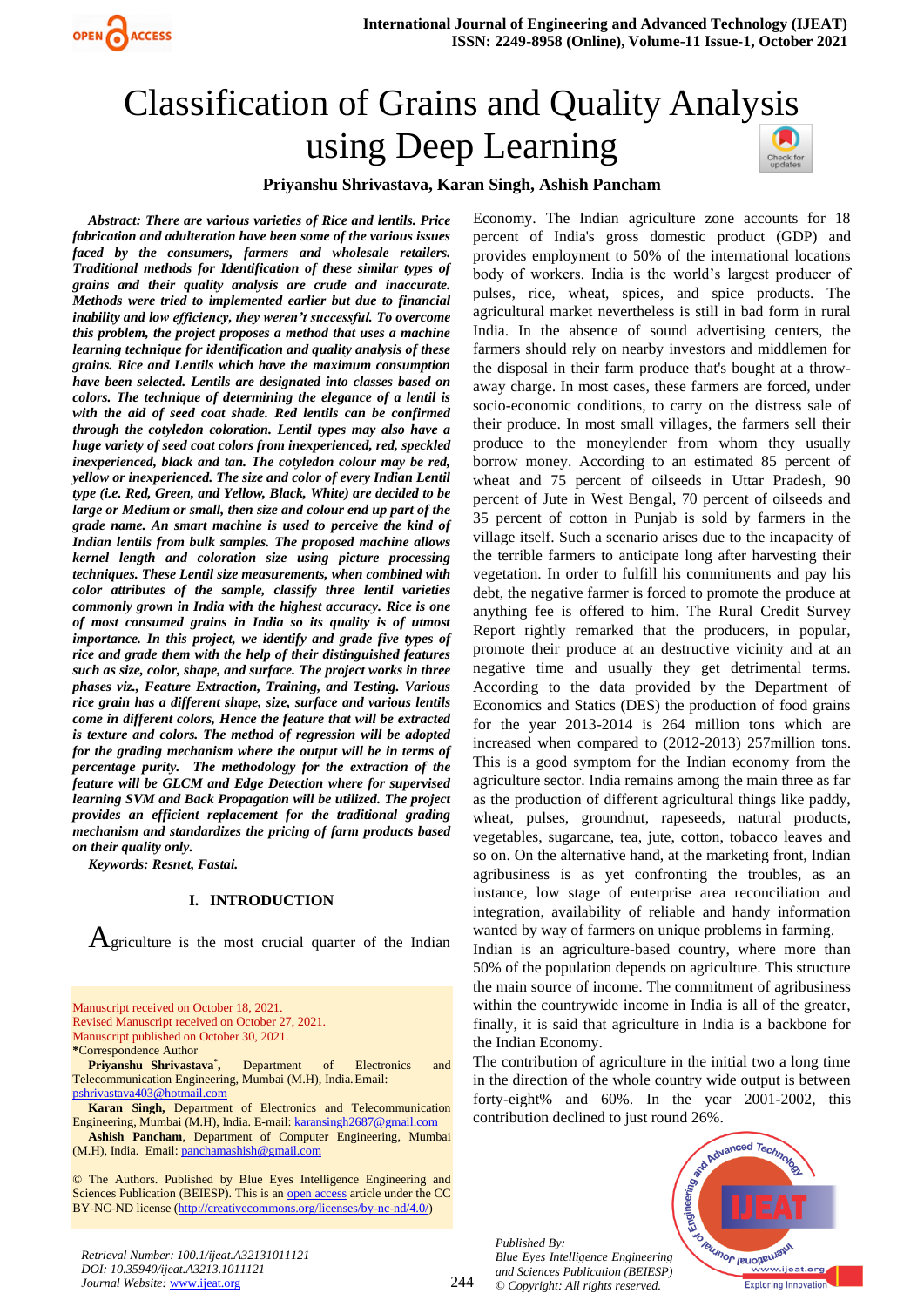The combination Share of Agriculture and Allied Sectors, such as agribusiness, domesticated animals, and ranger provider and fishery sub-segments as some distance because the price of GDP is 13. Nine percent for the duration of 2013- 14 at 2004-05 costs. Agricultural exports constitute a 5th of the full exports of the us of a.

In perspective of the overwhelming role of the Agricultural Sector, collecting and help of Agricultural Statistics anticipate first rate importance. Most of the Indians are directly or circuitously depending on agriculture. Some are immediately connected to farming and some other people are worried in doing commercial enterprise with those items. India has the potential to provide food grains that could make a sizable difference within the Indian Economy.

In the absence of an organized marketing structure, private traders and middlemen dominate the advertising and buying and selling of agricultural produce. The remuneration of the services provided by the middlemen increases the load on the consumer, although the producer does not derive similar benefits. Many market surveys have revealed that middlemen take away about 48 percent of the price of rice, 52 percent of the price of groundnuts and 60 percent of the price of potatoes offered by consumers.

In order to store the farmer from the clutches of the money creditors and the middlemen, the authorities have come out with regulated markets. These markets generally introduce a gadget of competitive shopping for, assist in removing malpractices, make sure using standardized weights and measures and evolve appropriate machinery for settlement of disputes thereby making sure that the manufacturers are not subjected to exploitation and receive remunerative fees.

Even after the implementation of the regulations imposed by the government, there are hardly any efficient means for identification and grading of grains. For an efficient flow of the proposed regulation a proper identification and grading system is required. This project aims to be an efficient replacement for the traditional grading mechanism. It will be a tool for standardization of price for the products.

#### **II. PROBLEM DEFINATION**

 There is no efficient tool available in the market to grade the grains, rice, lentils or the other products of the farm. The traditional method which is being practiced since decades is by human inspection. The human inspection comes with a lot of variables depending on factors such as knowledge, experience, alter motives, etc. This leads to unfair grounds for doing business. Hence, there is a need for developing an integrated tool for not only identifying the farm products but also grade them efficiently. This will help in maintaining the quality and provide a fair price for the products.

We propose to develop an integrated tool to identify and grade farm products using Image Processing and Neural Networks.

#### **A. Objective & Motivation**

As a rule, there's hardly ever any grading of the commodities to be advertised. Which is why the purchaser has little to none confidence in the quality of the products.

The British Government passed the Agricultural Produce

(Grading and Marketing) Act in 1937 to solve this problem. But nothing really has happened. According to the Act, licenses are issued on a selective basis to dependable traders, under the supervision of the workers of Government.

The graded commodities are ultimately surpassed directly to the market below the label of "AGMARK". However, due to the financial inability of farmers, the method could not be implemented on a large scale.

India, being an agrarian country, it is imperative that people in agriculture sector should be high on spirits. In order to maintain their spirits, the minimum requirement is to provide them the right price for their hard work. Hence, we are building a standardized tool that will grade the products efficiently and correspondingly provide the right price.

# **B. Scope**

- Due to a lack of grading and standardization, the rural farmers are not privy to the effect of grading and standardization in their merchandise. Due to this unawareness, the cheating functionaries within the marketplace take undue gain of farmers. They may declare any produce as low-grade and quote a low price for such stocks, which in turn creates a big loss to farmers.
- Advancement in image processing and Machine Learning can make grading of the products completely automatic.
- By comparing the features of ideal products with the feature of given products an efficient grading tool can be developed. This project can be further used to check the condition of the crops and detect the disease if any, also it can provide the corresponding remedies.
- With more research, the health of the crops can be predicted which will, in turn, increase the yield.
- Furthermore, we can implement a web application where the users can get themselves registered. Farmers and retail sellers can upload pictures of their crops on hand and get a rating of the quality grade of their crop and according decide the selling price of their crop. The Web Application itself can get government determinant prices of crops using API, thus the sellers can have the idea about the price of their crop depending upon the quality of the crop.
- The consumers and buyers can upload live pictures of grains and lentils they are looking to buy and check if the seller's price is reasonable for that particular crop.
- Registration details, login details and activity data of all users can be stored using RDBMS and SQL.
- The Web Application can collab with a fitness-based application to provide fitness related information (such as protein, carbs, fat, vitamins, etc.) for that particular picture uploaded crop, grain, lentils.

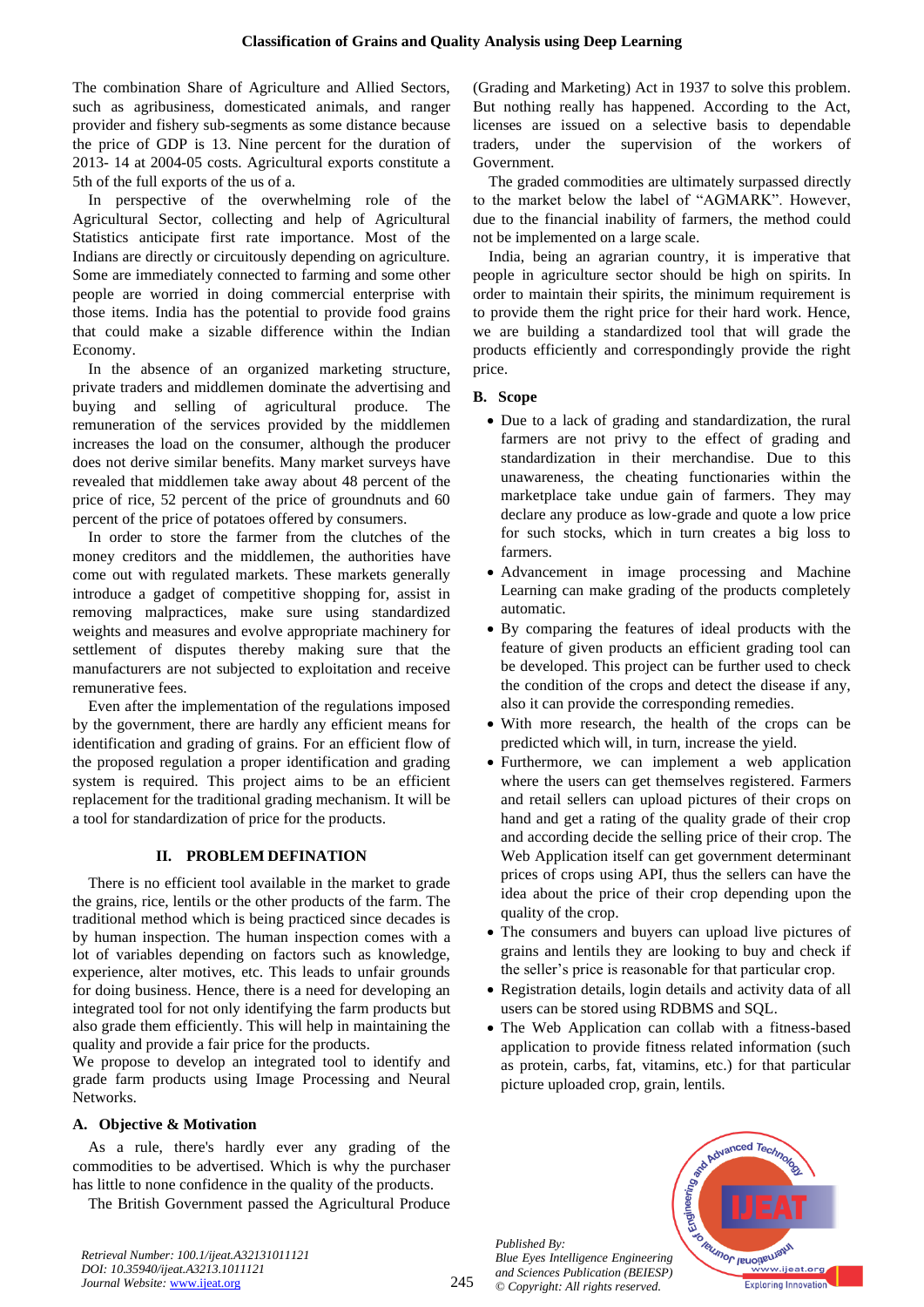

# **C. Application**

- Farmers struggling to get the right prices for their crops can upload the picture of their crops and get the actual government determinant prices for their crops based on the quality of their crop
- Consumers and buyers can upload the picture of the grains and lentils they are looking to buy and check if the seller's price is reasonable for that particular crop.

# **III. PROPOSED WORK AND METHODOLOGY**

Initially the untrained model will be feed with testing and training inputs after which the Model will train itself from the feature extracted. We shall understand the working of which model is can be chosen and its working in future topics After the model has been trained 3 classes will be created for each type of grain depending upon the quantity of impurities. These classes will help to determine type and quality of the grain. An Input unknown to trained model is given which will give us the desired output.



# **A. Creating Data Set**

Due to the unavailability of the Data Set, a completely new data set will be created which will be project-oriented. There are 5 types of rice and 5 types of lentils to be identified and graded where each type will be allocated 100 photos which makes it a total of 1000 photographs. Out of the 100 photos allocated to every type 60 photos will be reserved for the training phase and remaining for the testing phase. The above task is given a timeline of 2 weeks.

The images captured will be of higher resolution which will affect the processing speed. In order to solve the issue and compare the efficiency of the output of Higher and Lower resolution images resizing of the image to lower resolution is necessary. The resizing task is allocated a timeline of 1 week

The inner working of the project consists of two-phase identification and grading. Performing various image processing methods for identification and various Machine Learning techniques for grading in order to get the highest efficiency based upon the Literature survey, it is allocated a timeline of one month. The project is proposed to be developed on Python where it will be used for developing codes, GUI, and debugging of the code. The prototype is

expected to be ready within four months of the allocated time frame for the project and the remaining time will be utilized for improving the efficiency and making the product industry-ready.

# **B. Dataset Creation**

The Dataset was created in a controlled environment for five different types of rice and five different types of Lentils. The different type of rice that were included for the dataset creation are Brown Basmati rice, Kolam Rice, Parmal Rice, White Basmati Rice & Wild Rice whereas in case of lentils Masoor dal, Moong dal, Toor dal, Udat dal(black), Udat dal(white) were used. The setup for creation of a dataset is as shown below in fig Canon EOS 90D was used to click the images for the dataset.



As seen above a vertical stand in combination with horizontal support was used to incline the camera such that the vision of the camera with the flat bed is perpendicular. Background was chosen either black or white depending upon the contrast of the grains i.e., for white basmati black background chosen whereas for black udat dal white background was chosen. Grains were scattered randomly from each batch of a grain on the background sheet. For grading purpose, like mentioned previously grains were scattered randomly but this time it included added impurities such as flakes & stones. Depending upon the added impurity the classes were labelled as High-Quality Grain, Moderate-Quality Grain, Low-Quality Grain.

#### **C. Classification**

Initially the classification was done on Matlab with 83% accuracy but due to the low accuracy on classification purpose and limited number of extracted features the project was switched on python where the number of extracted features were comparatively very high.

#### **D. Classification on Matlab**

The project is divided in five phases which is mentioned below:

- 1. Developing Data Set
- 2. Pre-processing.
- 3.Contour Detection
- 4. Feature Extraction.
- 5. Classification and Grading



*Retrieval Number: 100.1/ijeat.A32131011121 DOI: 10.35940/ijeat.A3213.1011121 Journal Website:* [www.ijeat.org](http://www.ijeat.org/)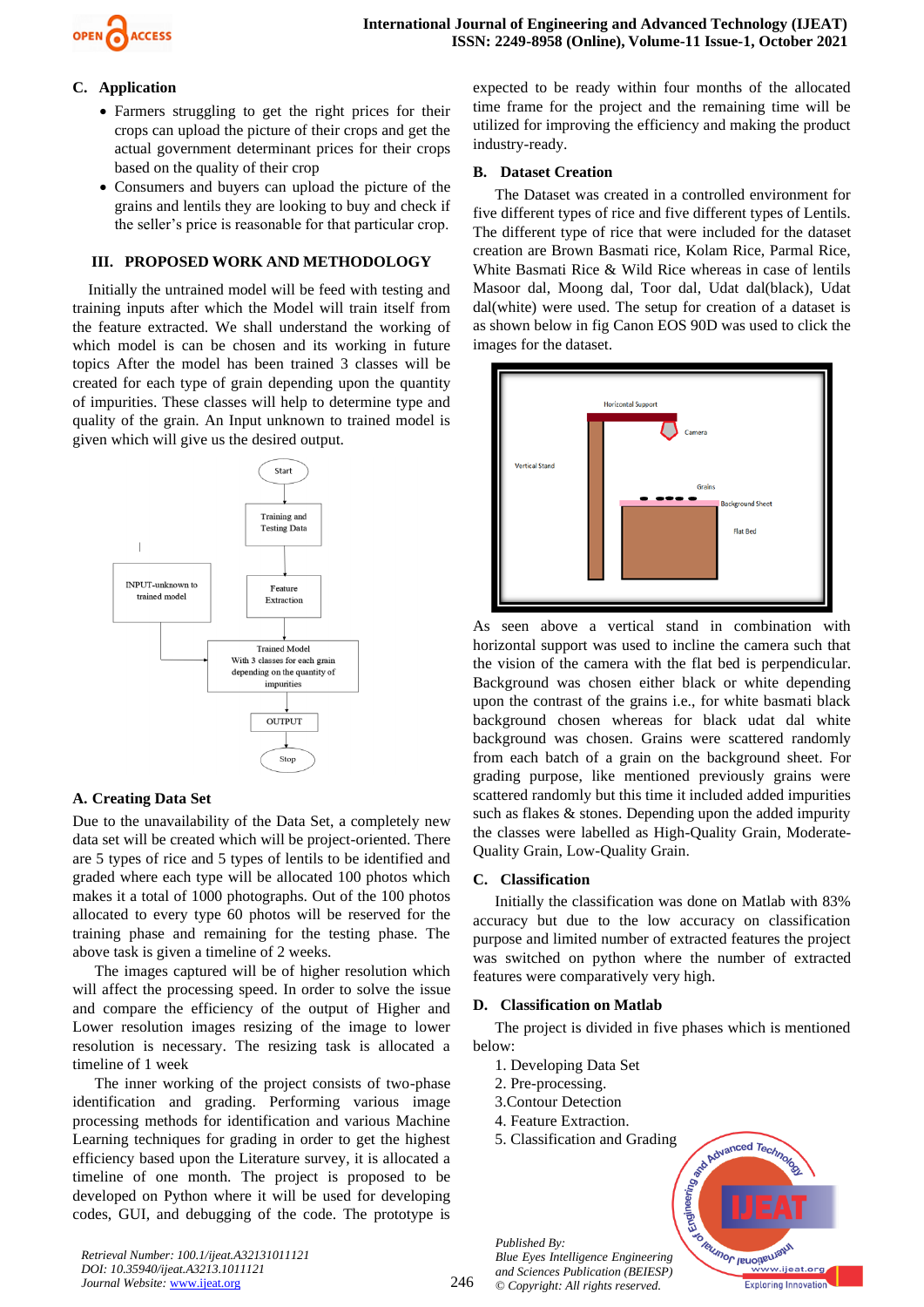

The image is first feed to the System where it performs thresholding by using either using Binarization or Otsu's thresholding. The noise in the image is removed using Gaussian noise filters. The contour is then detected by using Watershed algorithm. Concept of 8-chain connectivity is used for obtaining features which then is formulated for classification and Grading. Classification is divided as Primary and Secondary where in the Primary the system will classify between rice and lentils and in secondary it will classify between either type of rice or type of lentil.

#### **E. Classification on Python**

The project is divided in five phases which is mentioned below:

- 1. Developing Data Set
- 2. Separation of Data Set into Train and Test Set
- 3. Train and Test RESNET model for Classification and Grading
- 4. Input (unknown to the trained model)
- 5. Classified and Graded Output





Initially the untrained model will be feed with testing and training inputs after which the RESNET-34 will train itself from the feature extracted. We shall understand the working of RESNET-34 in future topics After the model has been trained 3 classes will be created for each type of grain depending upon the quantity of impurities. These classes will help to determine type and quality of the grain. An Input unknown to trained model is given which will give us the desired output

#### **F. Resnet**

RESNET is an open-sourced Residual Neural Network model developed by Stanford University in collaboration with ImageNet. It works on the principle of Deep Convolutional Neural Network DCNN with additional layers upon layers added depending upon the application and efficiency required. RESNET was the successor to the AlexNet which only used 8 neural network layers of which 5 were Convolutional and remaining fully connected. Much of the success of Deep Neural Networks has been accredited to these additional layers.[10] However, increasing network depth does not work by simply stacking layers together. Deep networks are tough to educate due to the notorious vanishing gradient problem — as the gradient is backpropagated to in advance layers, repeated multiplication might also make the gradient infinitively small. As a result, as the network goes deeper, its performance gets saturated or even begins degrading unexpectedly.



increasing network depth leads to worse performance

The core idea of RESNET is introducing a so-called "identity shortcut connection" that skips one or more layers, as shown in the following figure:





#### **G. Grading on Python**

The Grading on Python will be performed on the same trained model which was used for classification.

Here there will be a greater number of classes because each class created in the classification process is further sub divided into three more class which are labelled as High-Quality Grain, Moderate-Quality Grain, Low-Quality Grain classes. For example, in White Basmati there will be three more classes namely High-Quality Grain White Basmati,

Moderate-Quality Grain White Basmati, Low-Quality Grain White Basmati. Here the High, Moderate, Low Quality indicates the number of impurities added in the grain samples. Higher the Quality lower the number of Impurities. This makes the confusion matrix of the size 30x30.

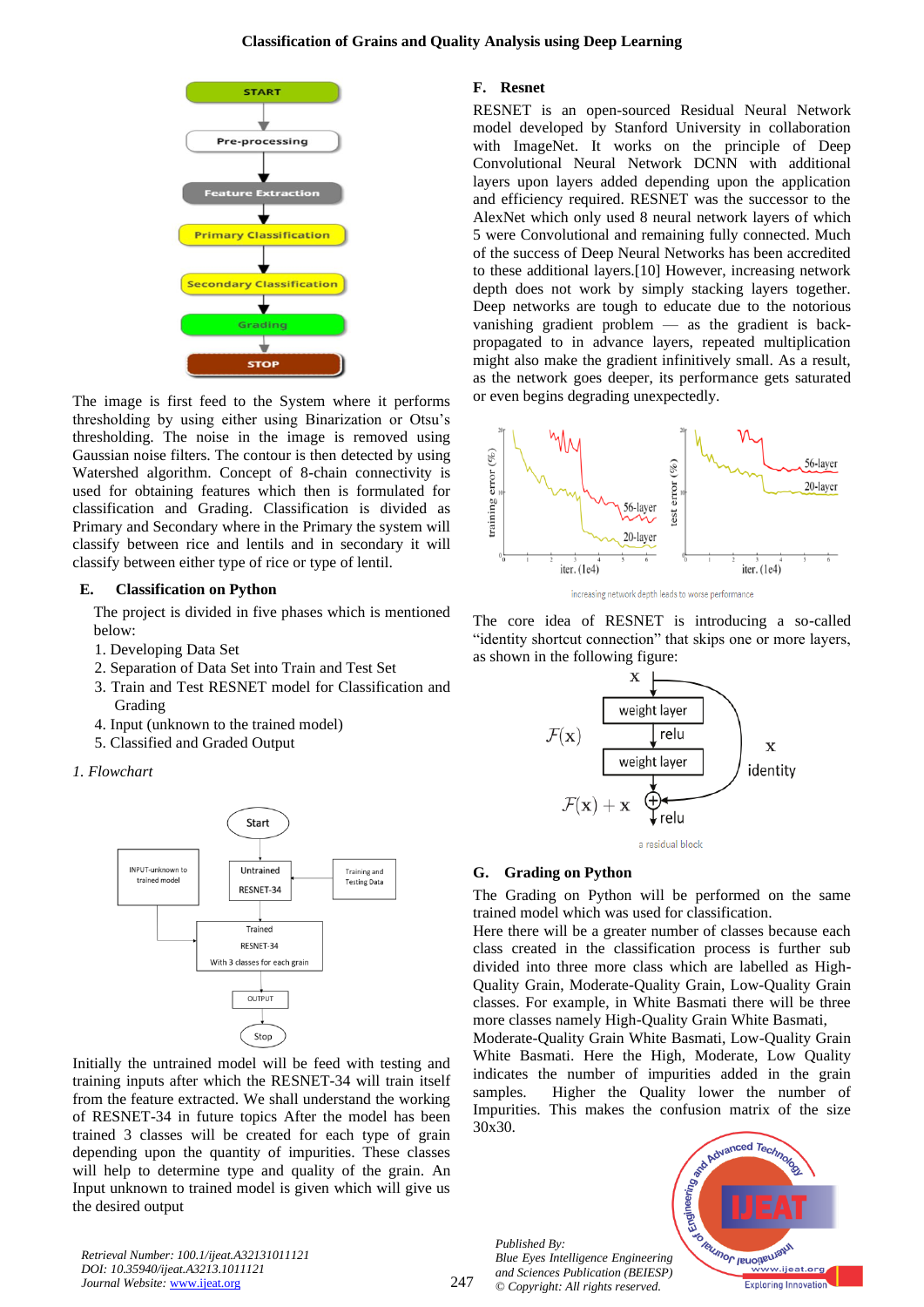

# **IV. RESULT**

Before you begin to format your paper, first write and save the content as a separate text file. Complete all content and organizational editing before formatting. Please note sections A-D below for more information on proofreading, spelling and grammar. Keep your text and graphic files separate until after the text has been formatted and styled. Do not use hard tabs, and limit use of hard returns to only one return at the end of a paragraph.

Do not add any kind of pagination anywhere in the paper. Do not number text heads-the template will do that for you.

#### **A. Results from Execution on Matlab**

Here the testing was performed on White Basmati rice and Toor Dal.8-Chain connectivity was implemented in Matlab and features such as Perimeter, Area, Solidity, filled area, Centroid was obtained. Circularity is a logic formulated from the above features so as to perform Primary classification i.e. between rice and lentils.

Circularity =  $[(Perimeter)]^{\wedge}2/(4*\pi*(filled\ area))$ 

#### **Samples used:**





**Results on processing:**



**Table i. Extracted Features for Rice**

|            |       |                       | <b>RICE</b>     |           |                    |
|------------|-------|-----------------------|-----------------|-----------|--------------------|
|            | AREA  | <b>FILLED</b><br>AREA | <b>SOLIDITY</b> | PERIMETER | <b>CIRCULARITY</b> |
|            | 16308 | 16308                 | 0.960           | 620.257   | 1.877              |
|            | 12322 | 12322                 | 0.97            | 509.669   | 1.677              |
|            | 11376 | 11376                 | 0.940           | 546.946   | 2.09               |
|            | 16182 | 16182                 | 0.967           | 620.46    | 1.89               |
|            | 13323 | 13325                 | 0.9             | 556.09    | 1.84               |
|            | 13874 | 13874                 | 0.95            | 525.941   | 1,586              |
|            | 15590 | 15590                 | 0.970           | 575.888   | 1.691              |
|            | 16227 | 16228                 | 0.959           | 622 084   | 1.89               |
|            | 12494 | 12494                 | 0.96            | 559.401   | 1.993              |
|            | 16160 | 16160                 | 0.962           | 586,408   | 1.69               |
|            | 14317 | 14317                 | 0.976           | 527.603   | 1.54               |
|            | 14844 | 14844                 | 0.963           | 557.902   | 1.668              |
|            | 17002 | 17002                 | 0.963           | 589.399   | 1.62               |
|            | 15065 | 15065                 | 0.97            | 543.684   | 1.561              |
|            | 13892 | 13892                 | 0.977           | 569,005   | 1.854              |
|            | 14683 | 14683                 | 0.945           | 596,828   | 1.93               |
|            | 12182 | 12182                 | 0.972           | 535,666   | 1.87               |
|            | 13192 | 13192                 | 0.9733          | 550.81    | 1.8                |
|            | 12574 | 12574                 | 0.966           | 503.669   | 1.60               |
|            | 16155 | 16155                 | 0.9486          | 579.273   | 1.6                |
| <b>AVG</b> | 14388 | 14388.25              | 0.962           | 563.84915 | 1.77               |

# **Table ii. Extracted Features for Lentils TENTILE**

|            | AREA    | <b>FILLED</b><br>AREA | <b>SOLIDITY</b> | PERIMETER | <b>CIRCULARITY</b> |
|------------|---------|-----------------------|-----------------|-----------|--------------------|
|            | 16308   | 16308                 | 0.960           | 620.257   | 1.87               |
|            | 12322   | 12322                 | 0.9757          | 509.669   | 1.67               |
|            | 11376   | 11376                 | 0.940           | 546.946   | 20                 |
|            | 16182   | 16182                 | 0.96            | 620.46    | 1.89               |
|            | 13323   | 13325                 | 0.94            | 556.09    | 1.84               |
|            | 13874   | 13874                 | 0.953           | 525.941   | 1.58               |
|            | 15590   | 15590                 | 0.97            | 575.888   | 1.69               |
|            | 16227   | 16228                 | 0.95            | 622.084   | 18                 |
|            | 12494   | 12494                 | 0.967           | 559.401   | 1.99               |
|            | 16160   | 16160                 | 0.962           | 586,408   | 1.69               |
|            | 14317   | 14317                 | 0.976           | 527.603   | 1.54               |
|            | 14844   | 14844                 | 0.963           | 557,902   | 1.66               |
|            | 17002   | 17002                 | 0.963           | 589.399   | 1.62               |
|            | 15065   | 15065                 | 0.973           | 543.684   | 156                |
|            | 13892   | 13892                 | 0.977           | 569.005   | 1.85               |
|            | 14683   | 14683                 | 0.945           | 596,828   | 1.93               |
|            | 12182   | 12182                 | 0.972           | 535,666   | 1.87               |
|            | 13192   | 13192                 | 0.973           | 550.81    | 1.83               |
|            | 12574   | 12574                 | 0.966           | 503.669   | 16 <sup>°</sup>    |
|            | 16155   | 16155                 | 0.948           | 579 273   | 16                 |
| <b>AVG</b> | 14388.1 | 14388.25              | 0.962           | 563.84    | 1.77               |

When 8-Chain Codes were implemented on white basmati and red lentils it was observed that circularity can be a differentiating factor since the average circularity of Lentils was found to be 1.7 and that was rice was 1.14.



*Retrieval Number: 100.1/ijeat.A32131011121 DOI: 10.35940/ijeat.A3213.1011121 Journal Website:* [www.ijeat.org](http://www.ijeat.org/)

*Published By:*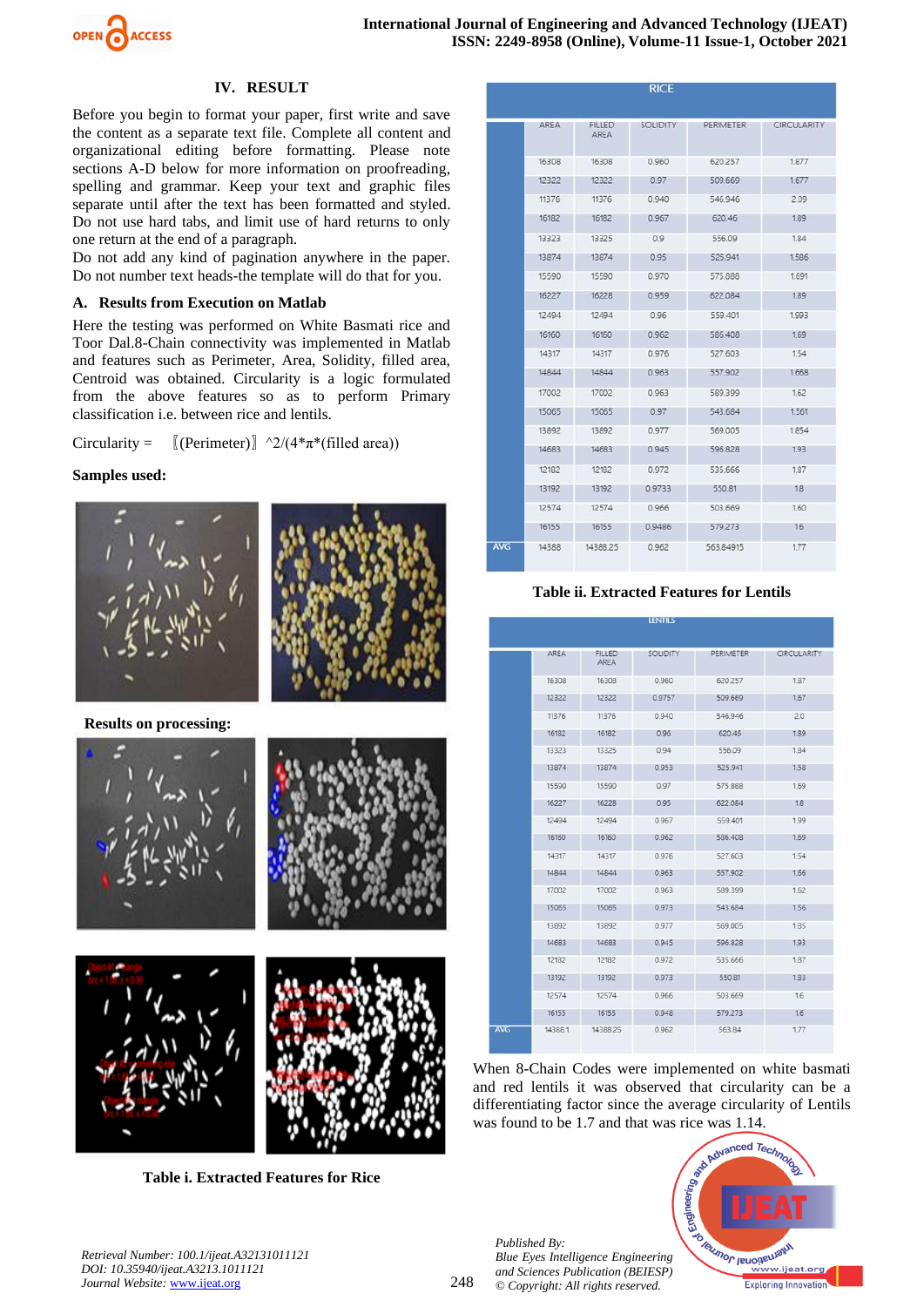A threshold of 1.56 was set for classification purpose. But the above threshold was able to successfully identify either the grains as rice or lentils but failed to determine which type of lentil or rice. Hence due to the limited extracted feature and failure to separate the overlapped grains from each other the classification accuracy was limited to 83%

# **B. Results from Execution on Python**

The RESNET50 trained model was able to classify with an accuracy of 98%. The iteration performed by the trained model on the data set is mentioned in the below table.

|  | epoch train_loss valid_loss accuracy time |  |
|--|-------------------------------------------|--|
|  | 0 2.278574 0.500827 0.788235 05:11        |  |
|  | 1  1.159382  0.070934  0.976471  04:56    |  |
|  | 2 0.771946 0.050056 0.988235 04:46        |  |
|  | 3 0.576763 0.047852 0.988235 04:46        |  |

# **Figure i. Accuracy of RESNET-50**

But it was observed that the model was confused between parmal rice and white basmati rice as evident from the below confusion matrix By reducing the layers in the RESNET model we can improve the performance characteristics such as reduced training time and higher accuracy. By reducing the layers, the complexity in CNN is reduced as we have a smaller number of classes which require less feature to be examined. The RESNET34 model gives near to perfect performance characteristics as it can be observed below.

| learn.fit_one_cycle(4) |  |                                           |  |  |
|------------------------|--|-------------------------------------------|--|--|
|                        |  | epoch train_loss valid_loss accuracy time |  |  |
| $\mathbf{0}$           |  | 1.473831  0.029502  0.992806  06:39       |  |  |
| 1                      |  | 0.666485 0.049584 0.978417 05:37          |  |  |
| $\mathbf{2}$           |  | 0.401792  0.012975  1.000000  05:56       |  |  |
| 3                      |  | 0.242544  0.009053  1.000000  05:35       |  |  |

**Figure ii. Accuracy of RESNET-34**



#### **Figure iii. Random results from implementation on resnet-50**

249



*Retrieval Number: 100.1/ijeat.A32131011121 DOI: 10.35940/ijeat.A3213.1011121 Journal Website:* [www.ijeat.org](http://www.ijeat.org/)